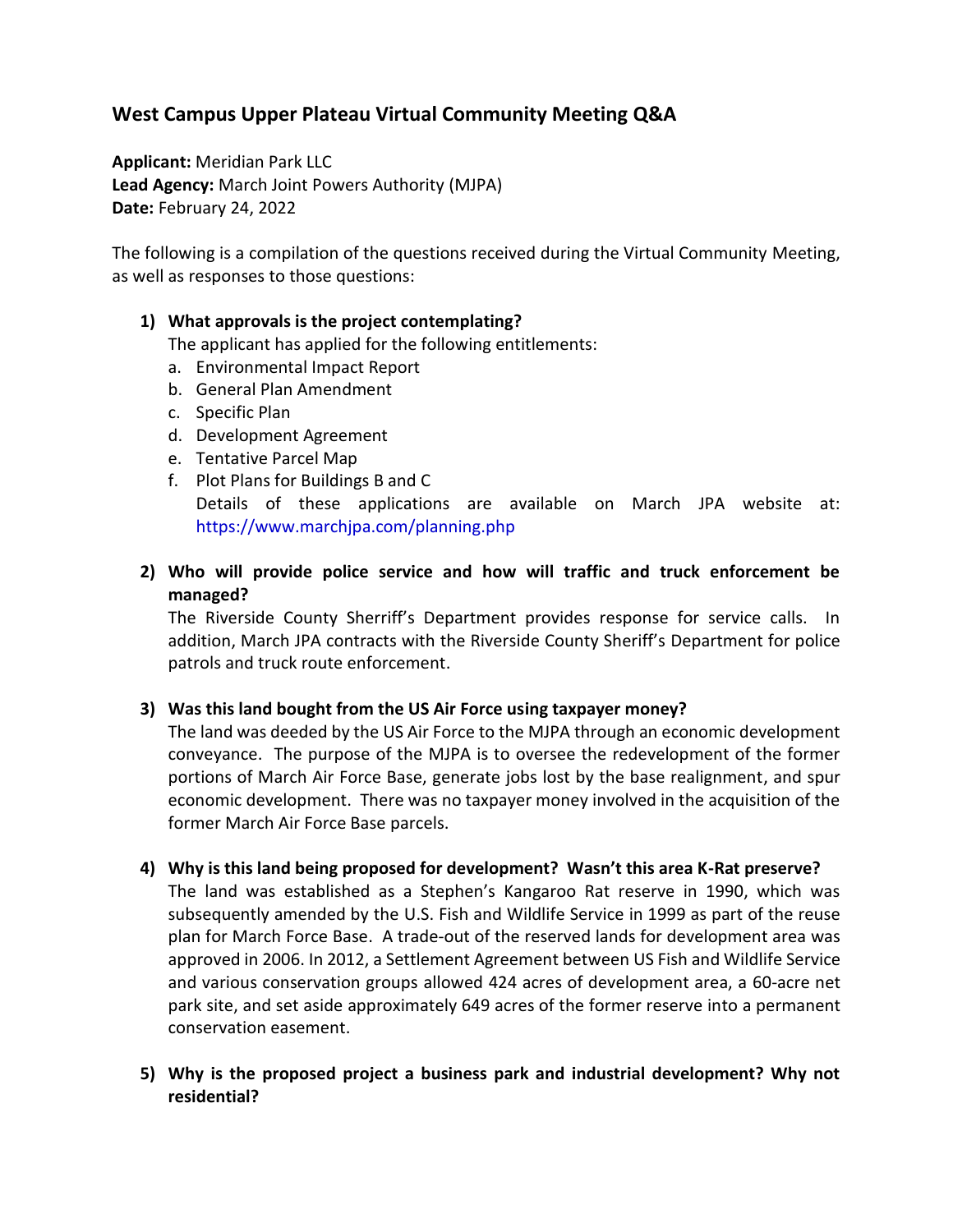The proposed project is implementing the goals and objectives of the 1996 March Air Force Base Reuse Plan, the 1996 March JPA Redevelopment Plan and the 1999 March JPA General Plan, all of which planned employment uses within this area. This land area was not planned for residential development due to noise impacts from the airport and due to the objective of revitalizing the area and replacing jobs lost by the realignment of March Air Force Base.

### **6) What is the status of this project and what is the process? How will I be notified? What is the anticipated schedule?**

The project is currently under review by the MJPA and their environmental consultants, Environmental Science Associates (ESA). The applicant is in the process of preparing technical studies and the Draft Environmental Impact Report (EIR) and anticipates circulating the Draft EIR in 2nd Quarter 2022.

Residents within 300' of the boundary of the project area will be notified, and all documents will be posted on the MJPA's website at marchjpa.com. Furthermore, regardless of location, anyone requesting notice regarding the environmental review or public hearings will also receive notice.

The applicant anticipates project approval in  $4<sup>th</sup>$  Quarter 2022, and breaking ground in  $2<sup>nd</sup>$ Quarter 2023. The first phase of development is anticipated to open in  $1<sup>st</sup>$  Quarter 2025.

### **7) How will traffic, noise, light pollution, and air pollution be addressed?**

The applicant is in the process of preparing the required Traffic, Air Quality, Green House Gas, and Noise Technical Studies that will be included in the project Draft EIR. The studies will identify the project's construction and operational impacts to the surrounding area, as well as the mitigation required to bring the project's impacts to a level of "Less than Significant". If it is not possible to reduce all environmental impacts to a level below significance, all feasible mitigation will be included and the agency may consider adopting a Statement of Overriding Considerations.

### **8) How will my views be impacted?**

The proposed land use plan incorporates significant landscape buffers and slopes along the perimeter of the development. In addition, the proposed Specific Plan includes Design Guidelines to ensure the architectural and landscape design is compatible with its surroundings. Finally, the Draft EIR will analyze the project's Aesthetic impacts to its surrounding land uses through the use of photo simulations.

## **9) There is a total of 60 acres of park? What is the plan for the proposed park?**

The applicant and MJPA are coordinating with the County of Riverside Parks Department and City of Riverside Parks Department to evaluate the park concept and proposed amenities. The applicant is required to only grade 60 acres but has offered to improve 10 acres of the park and utilize a maintenance district funded by taxes from the proposed development to fund and maintain the park.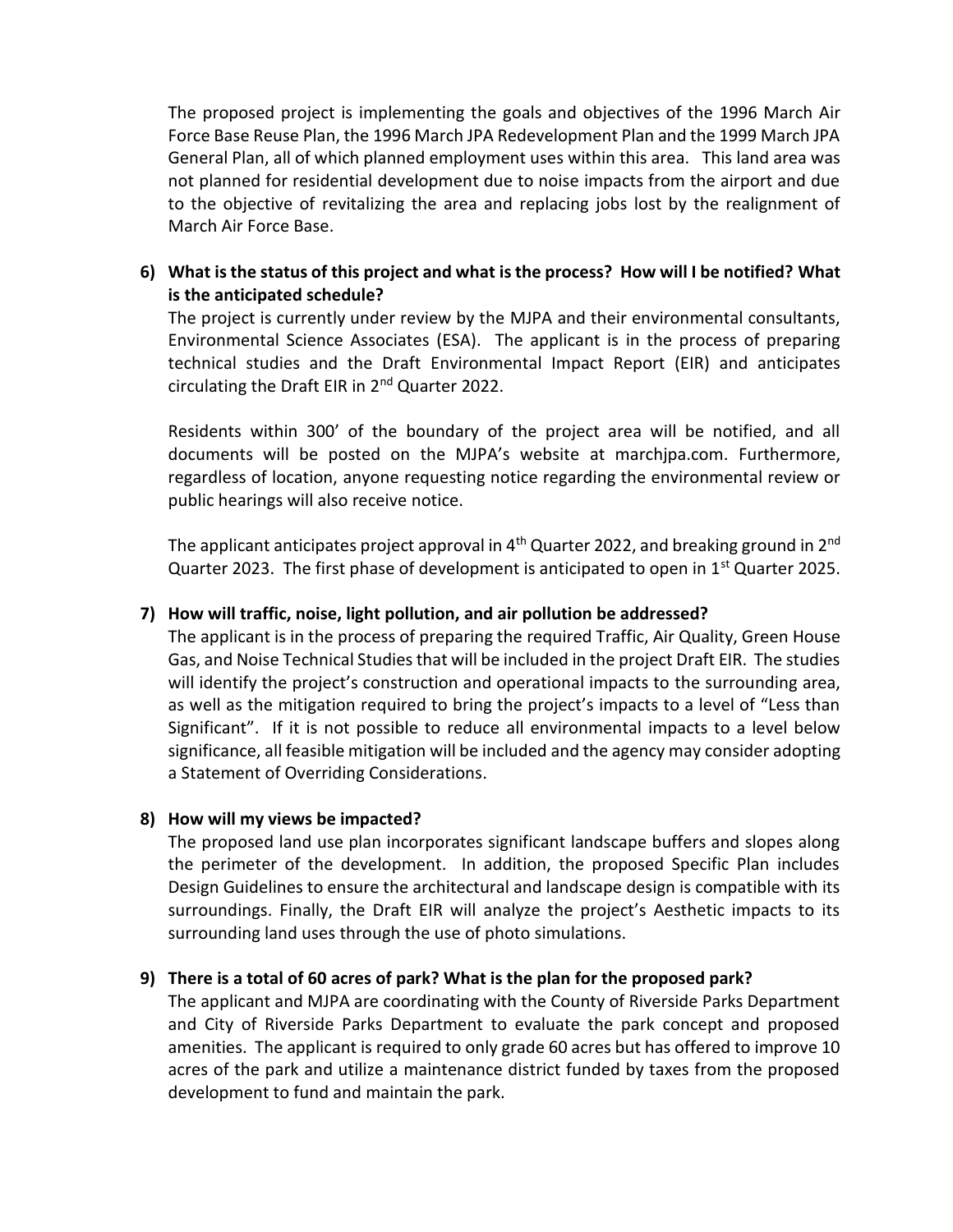**10) How will Barton Street be extended and new traffic and speeding be addressed? How do we prevent trucks from using Barton through the residential neighborhoods?**

Barton Street is proposed to extend from Grove Community Drive north to its existing terminus south of Camino Del Sol, consistent with the City of Riverside's General Plan. In addition, a public use trail will be located along the west side of the proposed road extension. The applicant is coordinating with the City of Riverside in the design and incorporation of traffic calming measures to reduce speeding and ensure pedestrian and bicyclist safety. Trucks from the proposed development will be prohibited from using Barton Street, and thus any trucks using Barton Road would be subject to enforcement.

### **11) What are the plans for the existing trails and open space, and how will they cross Barton and Cactus?**

As required by the Settlement Agreement, the existing trails will be preserved for hiking and mountain biking use. The open space area depicted in the Land Use Plan will be placed into a permanent conservation easement and maintained by a conservation authority. A Community Facilities District (CFD) or Landscape, Lighting, and Maintenance District (LLMD) will be established on the development area to fund the maintenance of trail heads, public parking lots, perimeter fencing, and parkway landscaping. Two clear span arch crossings are proposed along Cactus Avenue to allow for wildlife to safely cross under the roadway.

Pedestrian and bicyclist crossing locations are yet to be determined, but they will be carefully designed and coordinated with the City of Riverside to ensure protection and safety from passenger vehicles on Barton Road and truck traffic on Cactus Ave.

## **12) How will the open space be managed to avoid issues with offroad vehicles, homeless, trash, etc.?**

The open space plan includes perimeter fencing along the roadways to deter homeless encampments, as well as focused trailhead locations that will prohibit motorized vehicle access. Trash bins will be located at the trail heads, and will be maintained by the LLMD from the development area. As is currently the case, the area will continue to be monitored to assure that homeless encampments are not established.

## **13) This project is adding new employee and truck traffic and will impact the surrounding freeways. What is the plan for improving the I-215/60?**

The applicant is in the process of preparing a Traffic Impact Analysis (TIA) to identify the project's impacts to the surrounding roadway network and intersections. The TIA will identify the projects required mitigation, and what improvements are required to reduce the project's impacts. The TIA will also identify the fair share fees the project is required to pay, as well as what improvements are needed. The project will pay Transportation Uniform Mitigation Fee (TUMF) Program fees in addition to its required fair share, and those fees will be utilized by WRCOG and RCTC to fund improvements to various regional facilities such as freeways and interchanges.